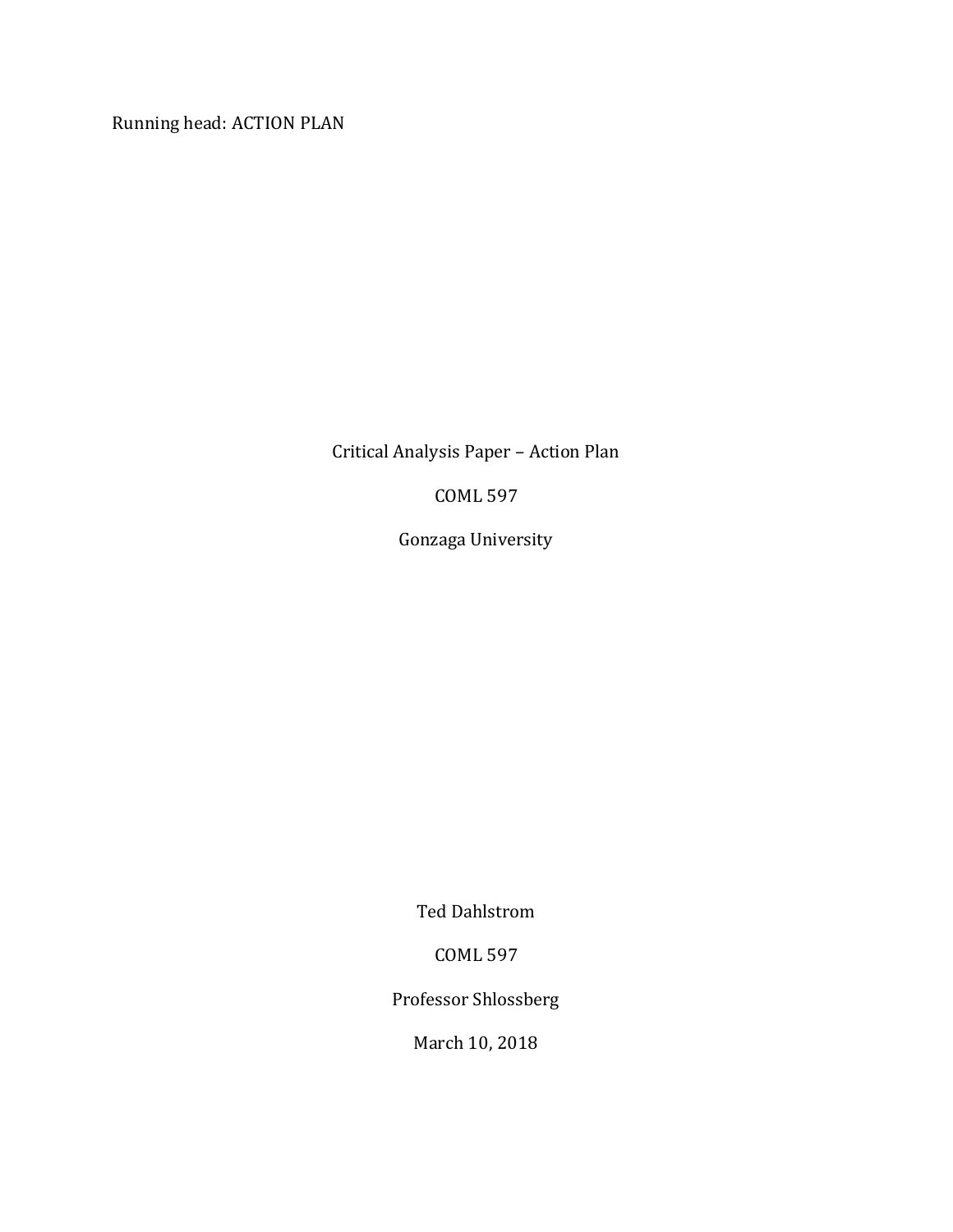## **Introduction**

Ethical leadership begins with personal responsibility. If we cannot take responsibility for our own actions, we cannot inspire others to behave ethically. I have always had a strong sense of individualism and personal responsibility. People make their own decisions and have agency in the path they take. As a leader, it is important to make the right choice.

Three words I use to describe myself are: curious, loyal, and enthusiastic. By being curious, I am always trying to learn something new and better myself, including being a better leader and positive example for others. By being loyal, I am a positive person and deeply loyal to my friends and family, which includes behaving ethically and expecting others close to me to behave ethically as well. By being enthusiastic, I try to live fully, have as much fun as possible, and do everything the best I can, which includes doing the right thing and being an ethical leader.

When standing in the Tragic Gap, I often feel the tension between the way things are and the way I know they might be (Palmer, 2009). I am most often a realist, accepting things as the way they are, sometimes to my detriment because I lack the courage to be an agent for change. When facing the tension, I listen to my inner voice and heed the internal warnings that appear. I consider my voice of sacred truth to be authentic and it is very important to me. My gut instinct is guided by a strong ethical foundation.

Learning from the ground of the Other (Arnett, Frits, & Bell, 2008), is also a key to ethical leadership. I make a point to learn and understand the point of view of everyone with whom I engage in dialogue. Being closed-minded or surrounding oneself with sycophants does not show leadership, nor does it display ethical dialogue. Dialogue is the key to finding out the why and engaging difference, and dialogic ethics helps us learn in the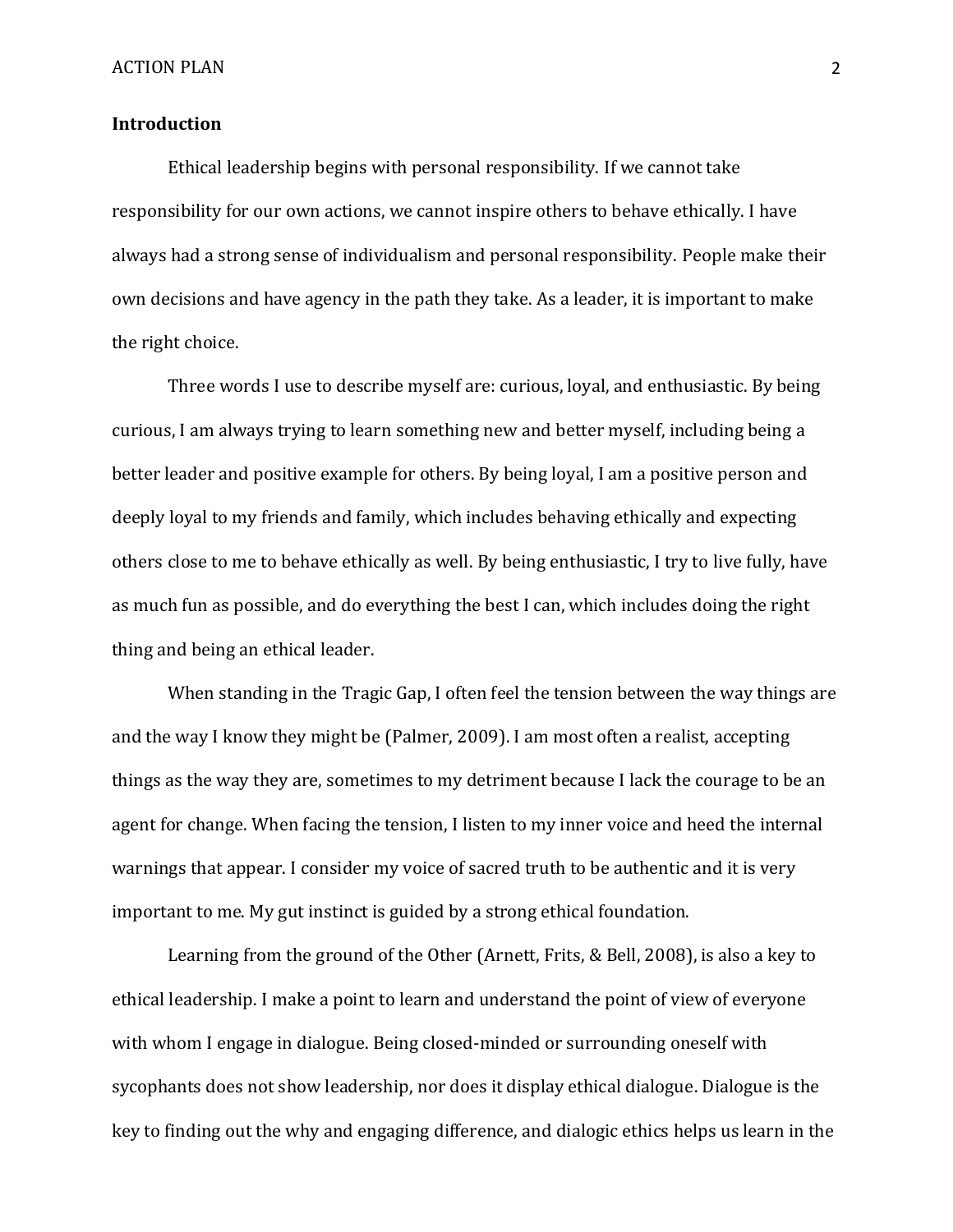age of difference by opening the door to other persons and ideas (Arnett et al., 2008). To be a leader is to understand others and oneself. I strive to learn from the ground of the Other in order to be a more disciplined and virtuous ethical leader.

I consider myself to be an ethical leader in my family, continually working toward a high standard of ethical behavior so as to be a positive influence on my young son. I also work to maintain a strong relationship with my wife, established on a ground of ethical behavior and mutual respect. I constantly work toward being a good example to others and want people to see first-hand that I am an ethical leader based on the decisions I make.

### **Organizational Background – Starbucks**

For the first few years of its existence, Starbucks offered whole bean coffee, tea, and spices. It did not offer beverages. Inspired by a trip to Italy, future CEO Howard Shultz believed that the company could be transformed into a successful beverage company. He and other investors bought the company from its original owners for \$3.8 million in 1987 (Bloomberg, 2015). Schultz considered a simple cup of espresso an inspiration of community, romance, and theater (Bloomberg, 2015). With more than 28,000 locations in 76 markets and tens of millions of customer transactions each week (Starbucks, 2018), it is clear that Starbucks, and the coffee culture it created, has become an essential part of the world's cultural zeitgeist (Bloomberg, 2015).

Starbucks sources its coffee from hundreds of coffee growers throughout the world, investing millions of dollars toward sustainability efforts in the communities that grow its beans. Starbucks' commitment to corporate social responsibility includes high ethical standards that everyone from the part-time barista to the coffee grower must meet in order to work for or do business with the company. Starbucks' mission and values are at the core of its corporate social responsibility efforts. Its mission, "to inspire and nurture the human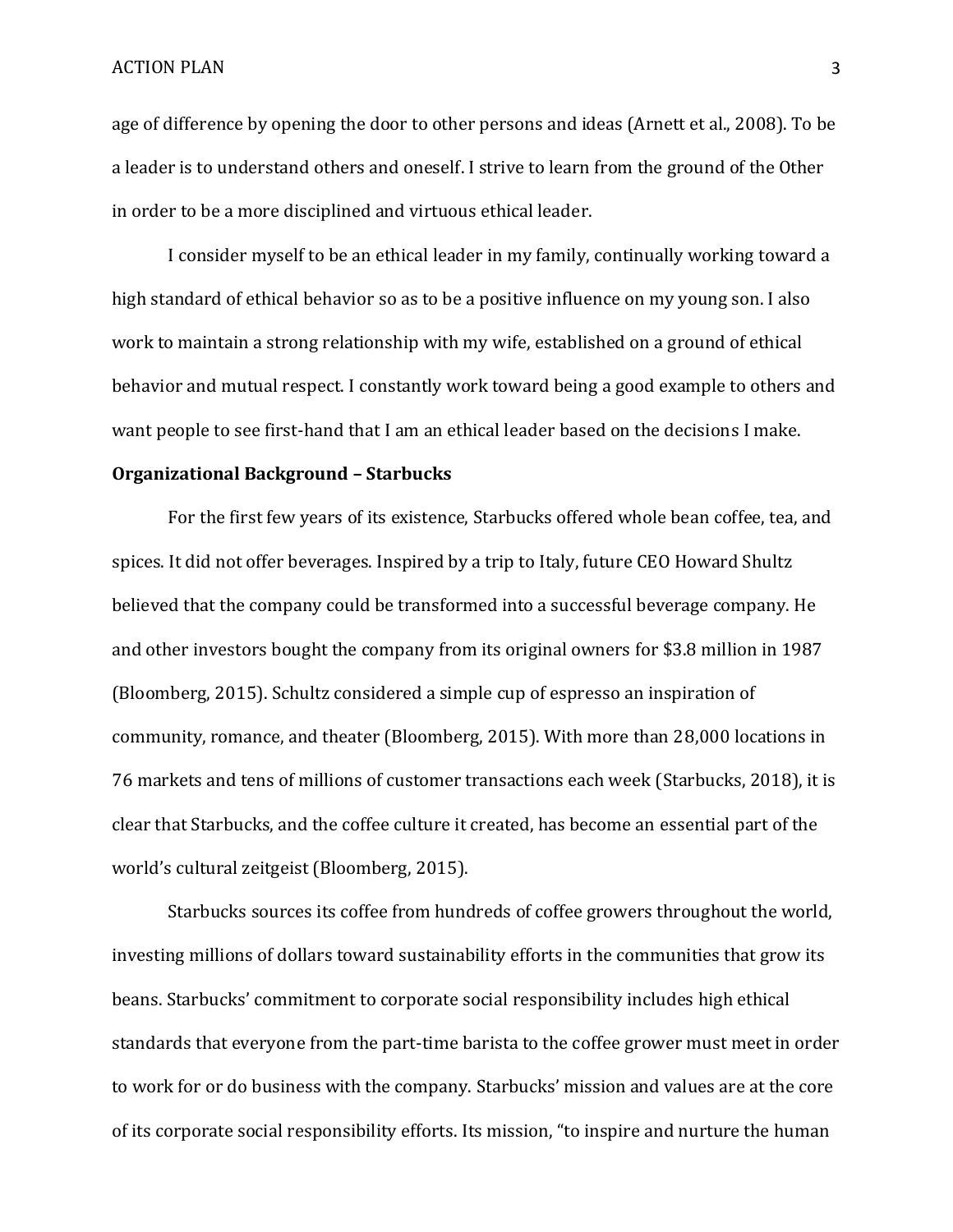spirit - one person, one cup and one neighborhood at a time," shows that Starbucks views itself as a global catalyst for change and ethical growth. Coffee is at Starbucks' core, and the company strives to make the human connection and be a "third place" outside of the home and workplace.

### **Company Rituals**

Starbucks has several formal and informal rituals that help educate and inspire its employees, both at its global headquarters in Seattle and in retail locations throughout the world. Based on a belief that coffee is at the core of Starbucks, every partner is expected to understand the origins and nuances of coffee. In an interview, Regan Dahlstrom described one such ritual that she and other Starbucks employees, or "partners" as they are known, have participated in.

Coffee Master – The Coffee Master program was developed by the global coffee team as part of Starbucks' coffee education program. The Coffee Master program has modules and criteria and ends with a comprehensive test. Participants in the months-long program must also lead a coffee tasting with a team and discuss their personal coffee journey. If partners pass the test and meet the criteria, they are bestowed a black apron that certifies them as a coffee master. The goal of becoming a certified Coffee Master is to educate other partners and the public about coffee and the Starbucks experience in order to make coffee more accessible to everyone.

## **Starbucks' Alignment with Values of Corporate Social Responsibility**

Starbucks is clearly aligned with the values of corporate social responsibility. It has been recognized by the Ethisphere Institute as one of the most ethical companies in the world for 12 years straight (Ethisphere, 2018). Specifically, Starbucks has focused on four areas where it believes it can make the biggest ethical impact: (1) Making coffee the world's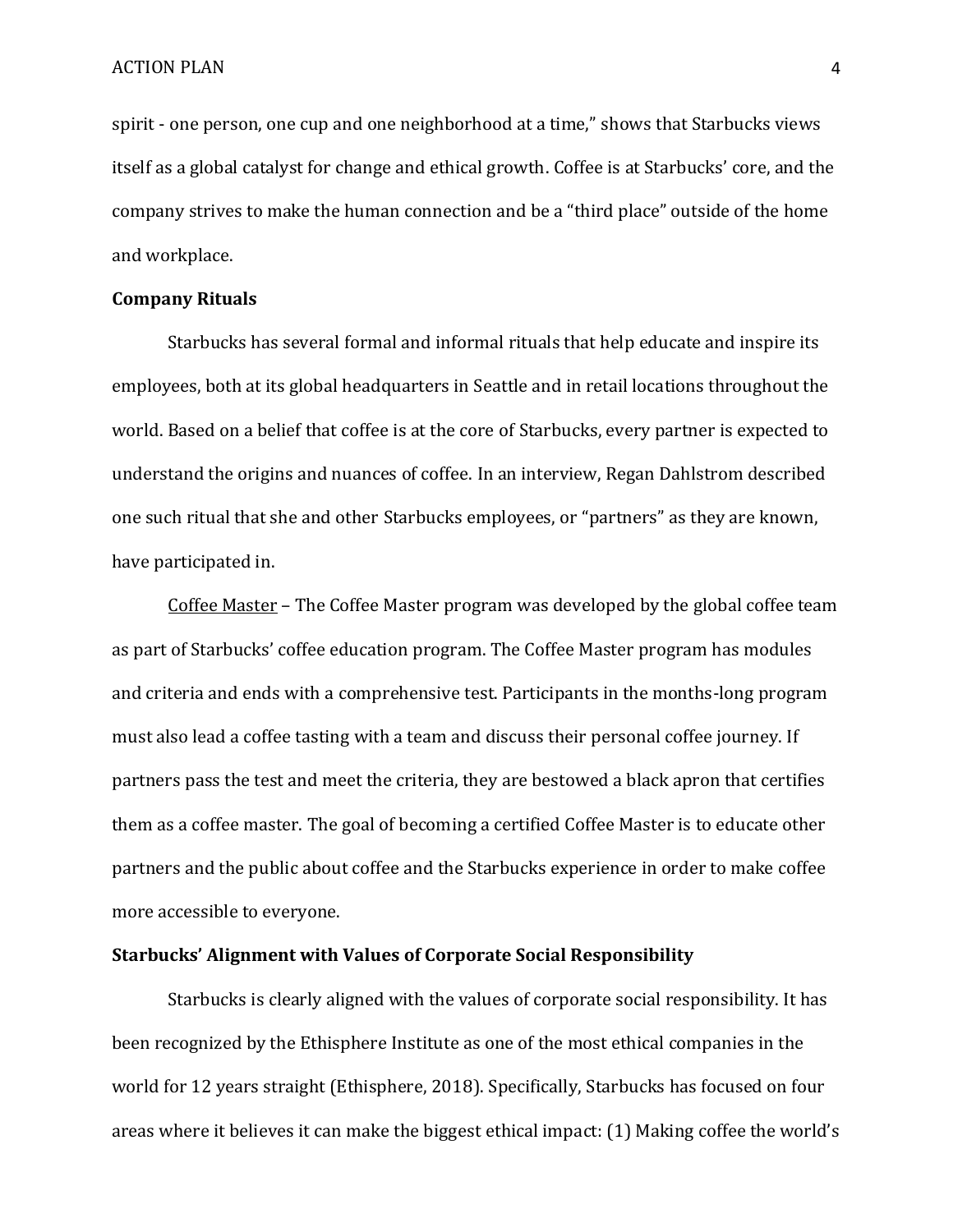first sustainable agricultural product by improving the lives of 1 million people in coffee communities around the world; (2) Building and operating the world's largest green retail business by minimizing its environmental footprint; (3) Investing in pathways to opportunity through education, training, and employment; and (4) Strengthening communities by welcoming all and creating impact on issues that matter (Starbucks, 2018).

One example of Starbucks' ethical stewardship is its development of several concrete goals to help coffee-growing communities in developing countries, including a commitment to donate 100 million trees to its coffee farmers by 2025 (Starbucks, 2017). Additionally, Starbucks recently opened the Hacienda Alsacia Visitor Center, a working coffee farm and visitor center in Costa Rica, allowing visitors to experience coffee from seed to cup and see the work the company has been supporting and investing in for more than two decades (Starbucks, 2018).

# **Building Upon Ethical Practices – Expanding "Origin Experience" Program**

Selected Starbucks partners are invited to participate in the Starbucks Origin Experience, a company-sponsored trip to coffee-growing countries, including Africa, Indonesia, and Central America (Starbucks, 2017). Participants tour the coffee plantations, learn about the end-to-end coffee production process, and also participate in community service as a part of their trip. The Origin Experience program helps Starbucks tell its story of ethical corporate social responsibility to a broader audience.

My proposal to ethically influence Starbucks, a significant organization in my life, is to expand the Origin Experience to include many more partners, including store partners in retail locations. A contest could be held to give one partner in each state or region the opportunity to participate in Origin and document their experience. Customers could also be eligible for a separate contest, using an essay or nomination format to choose the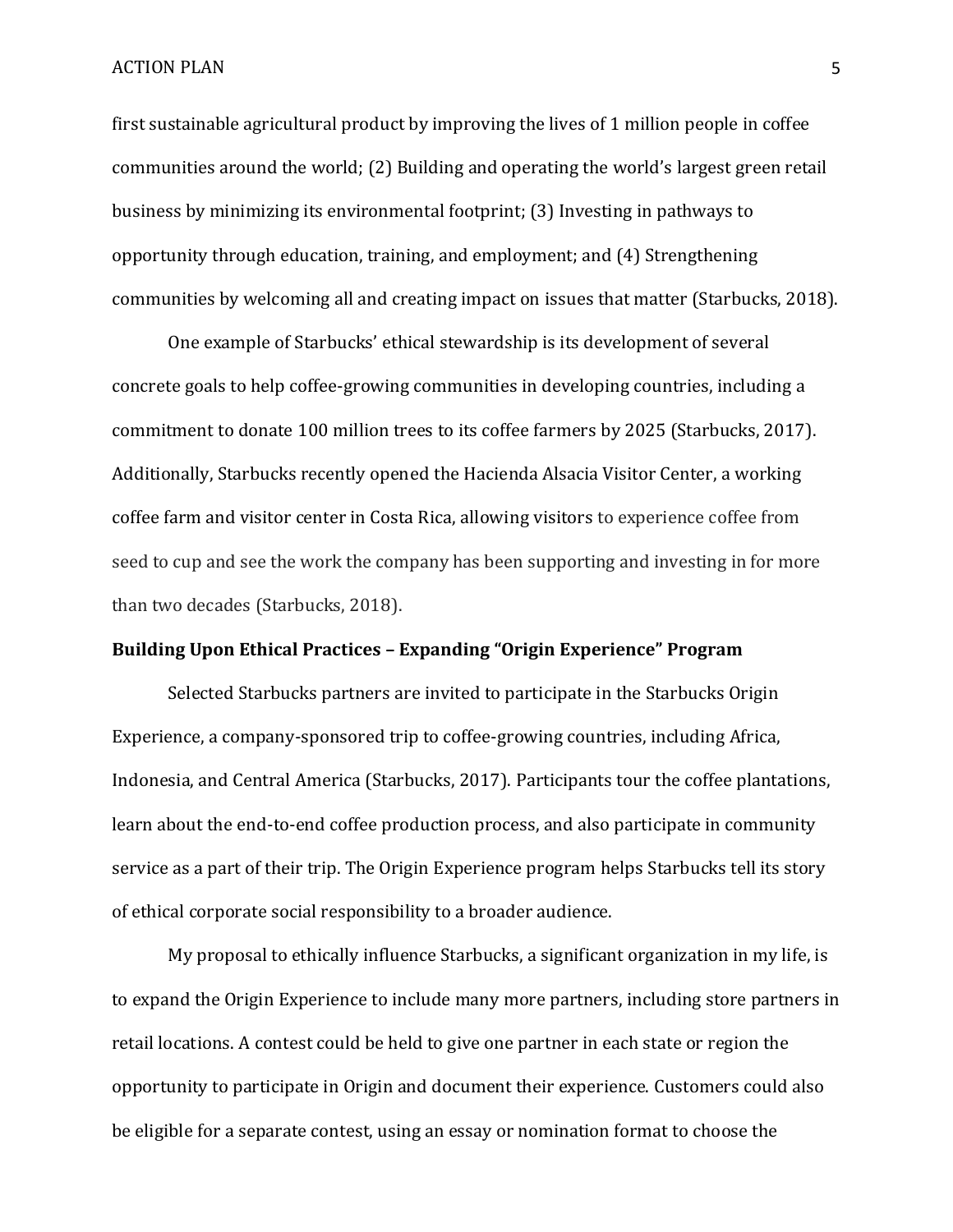winning candidate. Expanding the Origin Experience would result in increased awareness and a broader understanding of the efforts Starbucks utilizes to help its coffee-growing stakeholder communities.

## **Purpose and Impact of Origin Experience Expansion**

Expanding the Origin Experience program would be beneficial to internal and external stakeholders and would have a significant impact on Starbucks' commitment to corporate social responsibility. Storytelling is central to Starbucks' core mission, and the Origin Experience is rooted in experiential learning and storytelling-based education. The coffee growing communities would benefit from the program's expansion by gaining additional exposure for their local non-profit organizations and additional help with local service projects.

The partners would benefit by being exposed to new cultures and learning more about the people and processes that go into sourcing Starbucks coffee beans. After their experience, they would tell the story of their experiences using Starbucks' existing social media channels. The stakeholders' values align because both the coffee growers and partners would participate in the expanded Origin Experience program by engaging from the ground of the Other in ethical dialogue.

One potential argument against expanding the Origin Experience program is that it is expensive to coordinate and produce, and the additional money could be better spent supplementing existing programs, including the tree donation program. Partners who have gone on Origin Experiences already document their experience for Starbucks' social media channels, so any additional exposure from expanding the program may be negligible.

This argument is countered by emphasizing the democratic nature of the Origin Experience expansion. New participants would be selected by their peers or by an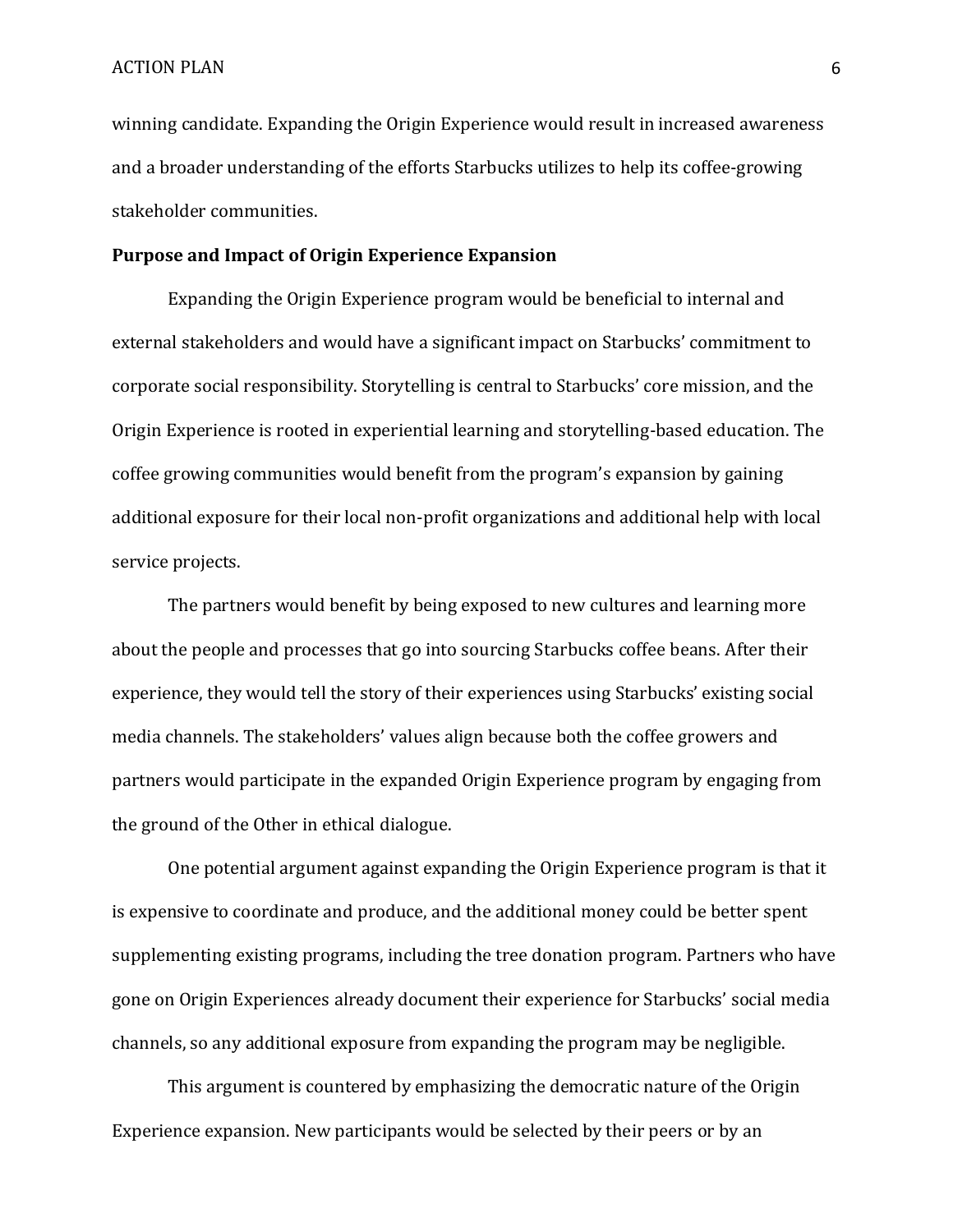independent panel and would include partners at every level. Customers would even be eligible to participate in the program through a contest, which would result in additional earned media and exposure for Starbucks and the local community organizations it partners with.

Action steps needed to expand the Origin Experience program include a larger budget to pay for the additional trips, new employees added to the team in charge of logistics and trip development, existing social media channels focusing on the impact of the additional trips, and a new system designed to select which additional partners and customers will participate in the expanded program. Cultural norms would be aligned with Starbucks' existing ethical corporate social responsibility because the Experience program is already a popular and successful example of Starbucks' commitment to ethical leadership.

## **Action Plan Table**

| <b>Roles and Relationships</b>                                                                                                                                                                                                                                                                                                                                                                               | <b>Timeline</b>                                                                                                                                                                                                                                                                                                                                                                              |
|--------------------------------------------------------------------------------------------------------------------------------------------------------------------------------------------------------------------------------------------------------------------------------------------------------------------------------------------------------------------------------------------------------------|----------------------------------------------------------------------------------------------------------------------------------------------------------------------------------------------------------------------------------------------------------------------------------------------------------------------------------------------------------------------------------------------|
| Relationships will be maintained by increasing<br>company loyalty through increasing the number of<br>partners eligible for the Origin Experience program.<br>Stakeholders are partners, the general public,<br>corporate officials who plan and budget the Origin<br>program, local community non-profit organizations<br>in coffee-growing areas, and coffee growers who are<br>affiliated with Starbucks. | Expansion of the Origin Experience program could<br>begin within a few weeks of a larger budget being<br>approved. It could scale up quite easily because the<br>existing procedures and infrastructure is already in<br>place. New participants could be selected every<br>month or quarter, and the general public could<br>participate in a bi-annual contest.                            |
| The program expansion will be done in a public<br>setting, with internal and external advertising done<br>to generate interest and support. The participants<br>will be selected by a panel or another transparent<br>process.                                                                                                                                                                               |                                                                                                                                                                                                                                                                                                                                                                                              |
| <b>Resources</b>                                                                                                                                                                                                                                                                                                                                                                                             | <b>Short- and Long-Term Indicators and Outcomes</b>                                                                                                                                                                                                                                                                                                                                          |
| Resources include an increased budget to support<br>additional Origin Experience participants,<br>additional employees tasked with planning and<br>executing the trips, and additional volunteers and<br>staff in the coffee-growing communities to<br>coordinate the additional volunteering<br>opportunities.                                                                                              | Additional Origin Experience participants would<br>result in additional media exposure for Starbucks,<br>along with additional outreach and volunteer<br>opportunities for the local coffee-growing<br>communities. Success would be measured by<br>feedback forms and satisfaction of local community<br>non-profits along with measuring the level of<br>participation among participants. |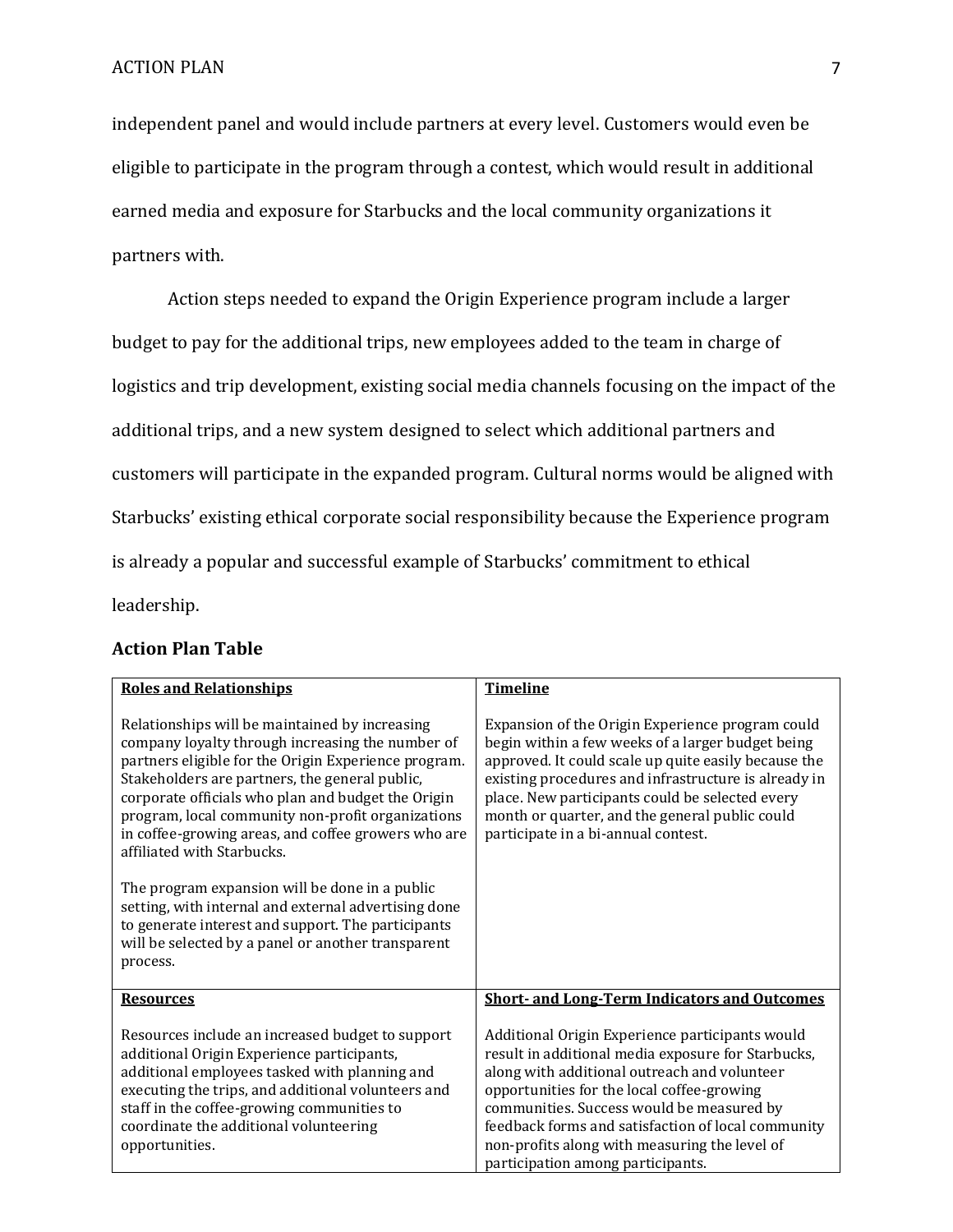### **Impact of Assignment**

This assignment impacted me significantly. My wife works for Starbucks, so I was already loyal to the brand and generally aware of its commitment to ethical corporate social responsibility. However, researching this paper provided me with an entirely new perspective on the true impact Starbucks has on its millions of customers and thousands of coffee suppliers. Its ethical behavior is engrained in the internal corporate culture, as I found out during an interview with my wife.

Partners are fiercely loyal to the company and live the brand in many different ways. In fact, how a partner is determined to live the mission and values of the company is one formal metric of performance evaluation. My wife, for example, is currently enrolled in the Coffee Master program and regularly updates me on her newly gained knowledge about coffee. She has given me insight on how important ethical behavior and storytelling is to the Starbucks brand.

I chose to expand the Origin Experience program as my idea to purposefully impact Starbucks. Since Starbucks has already demonstrated its commitment to ethical behavior, I did not see the need to reconfigure any part of its operations. But I do believe that the Origin Experience program is a great initiative that should be expanded to include more partners at every level of the company along with a few of Starbucks' millions of loyal customers.

Applying the Potter Box construct to the Origin Experience expansion proposal results in additional clarification of its ethical foundation. The problem Starbucks faced was that it wanted to create a program to include partners in its local coffee-growing community outreach efforts and increase volunteer opportunities in those places. Starbucks values ethical behavior and created the Origin Experience program to increase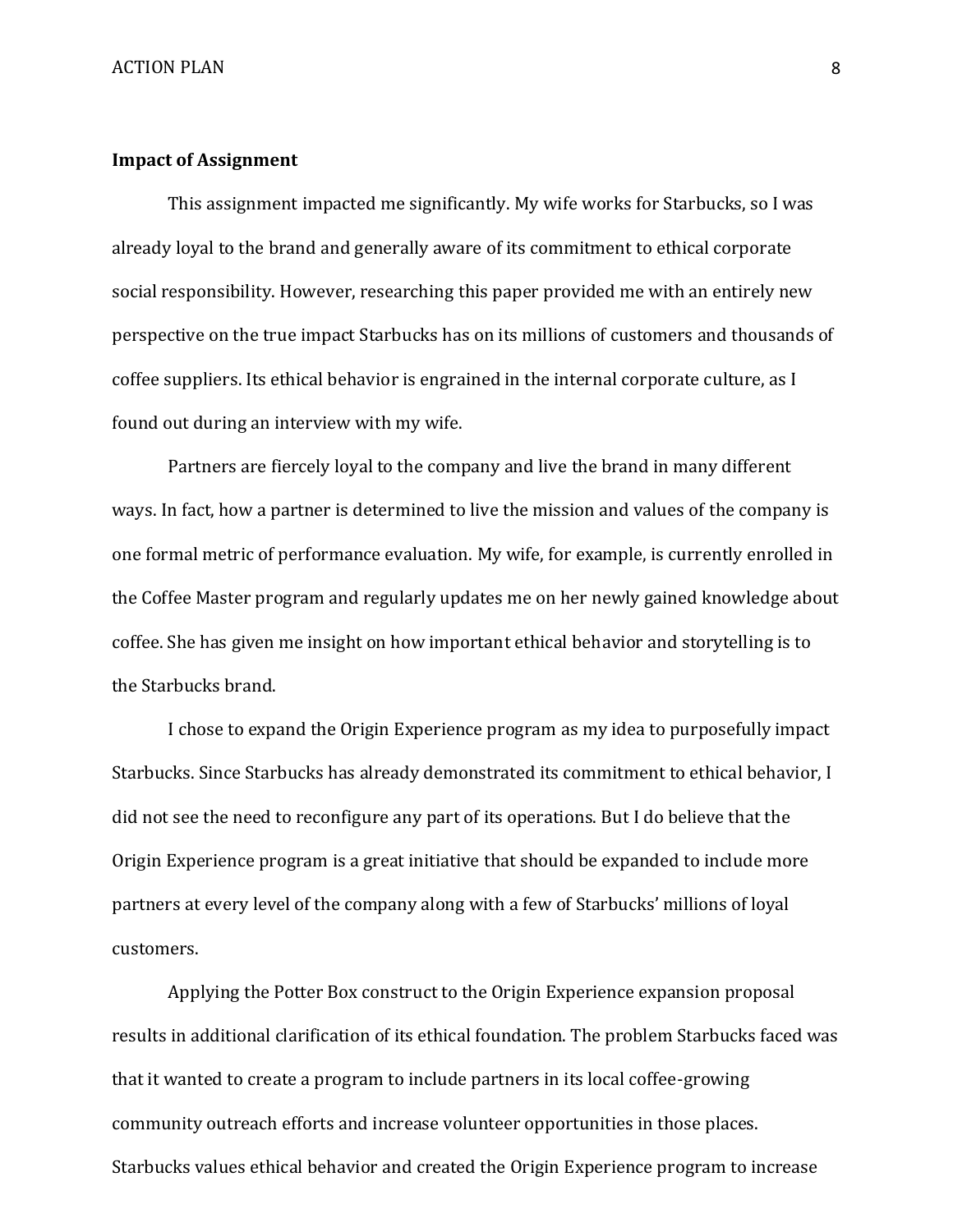involvement and awareness among its partners of the impact the company has on its external stakeholders. The principles it uses to administer the Origin Experience program are consistent with its stated values and mission. Starbucks prides itself on modeling ethical behavior, and is loyal to its suppliers, partners, and customers. Those loyalties are part of why it continues to sponsor the Origin Experience program and why the program should be expanded.

The experiences of the additional Origin participants would lead to new, authentic storytelling opportunities that could be utilized by existing social media channels, thus exposing Starbucks' commitment to sustainability and its commitment to its local coffee suppliers throughout the world to a new and broad audience. The coffee growing communities would also benefit from additional exposure to their own sustainability programs and additional volunteer opportunities for local non-profit organizations.

## **Conclusion**

Starbucks is consistently ranked as one of the most ethical and admired companies in the world. One such reason is its commitment to sustainability and its continued outreach to the small coffee farmers whose own high ethical standards reflect their partnership with the Starbucks brand. Starbucks has been partnering with its coffeegrowing communities and local non-profit organizations for decades, and the Origin Experience program is one example of its dedication to service and storytelling. Such a successful and important program should be expanded to include partners of every level along with the general public in order to tell an even better story to a broader audience.